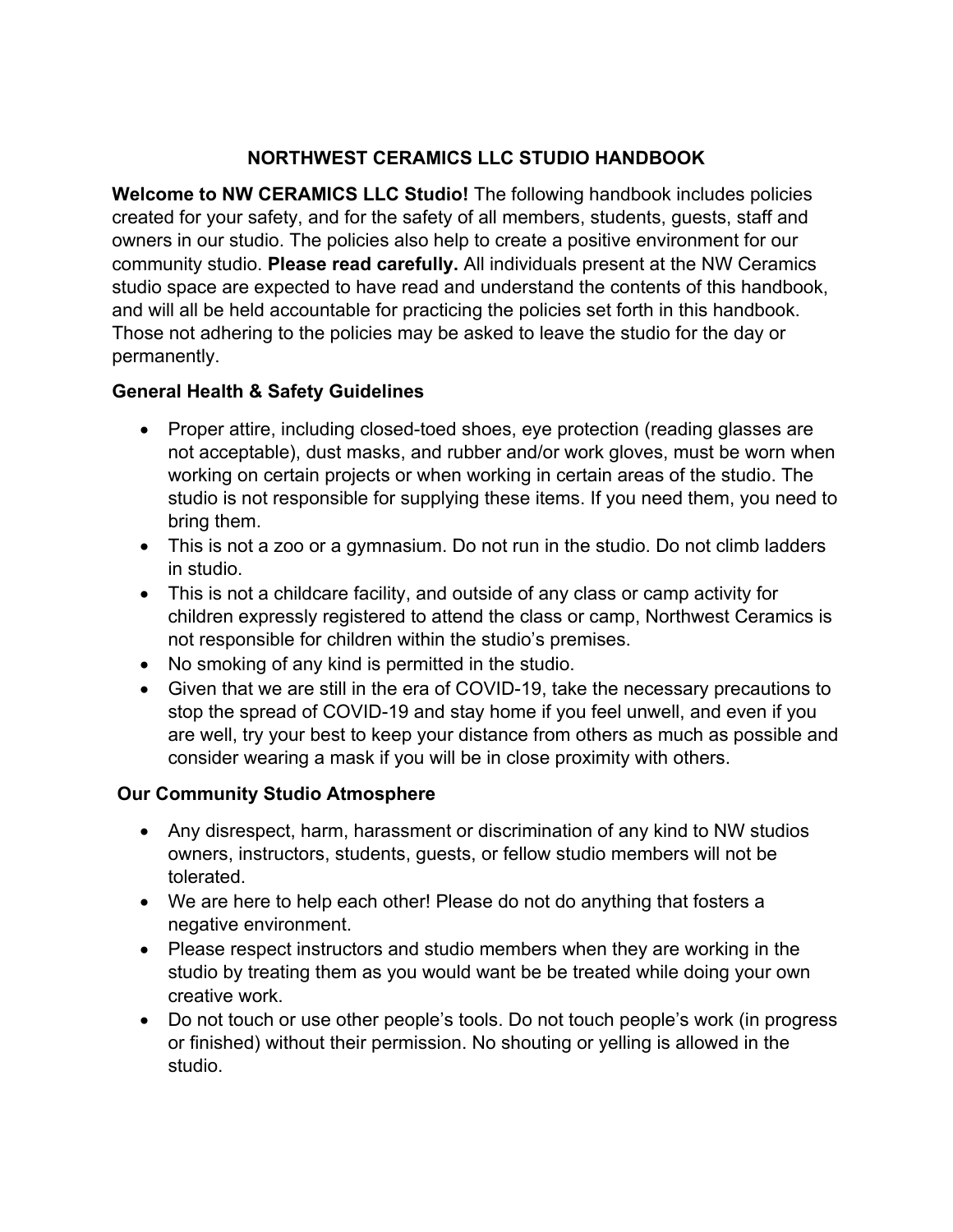- Beware and that working with clay can create dust and try to limit actions that create dust. Liberation of airborne particles can be hazardous to human health.
- It is everyone's responsibility to keep work areas safe and clean.
- Do not touch any greenware or finished artwork that does not belong to you.
- Ask for assistance if greenware needs to be moved.
- If you require a space for a large-scale sculpture please ask staff to show you an appropriate space.
- In the case of human error, or a ceramic error, please be considerate to NW Ceramics owners, staff, members, instructors, guests, and students.
- If you break another student's or member's work, you must leave a note to the owner of the work letting them know. This is a community studio and accidents will happen! But please hold yourself accountable if you break another member's or student's work.
- If you have special needs for yourself or your work please communicate this clearly to NW Ceramics staff – we are here to help!

#### **Studio Access**

- Access to the studio is only available for students during class time and studio members during the open studio hours, which are reflected on the calendar on NW Ceramics studio website. Open studio hours are subject to change but will be updated at least two weeks prior to any changes. Do not enter the studio through any access point outside of open studio hours.
- Schedule your activities in the studio allowing enough time to clean up and exit by the end of open studio hours. Only class participants and active studio members may use the studio and equipment. Guests are welcome when accompanied by a member. Guests will be expected to pay for a guest pass.
- NW Ceramics Studio is not responsible for lost, stolen, or misplaced items. Please be sure you check all areas of the studio where you may have worked before leaving for the day.
- Students and members do not have access to anything in the clay closet, the storage locker outside next to kilns, or in the loft.
- Students and members are not permitted access in the loft.
- There is no open studio time during classes.

#### **Use of Tools & Materials**

- OUTSIDE CLAY is not allowed in NW Ceramics Studio. If you have outside clay that you would like to use in the studio, please communicate with owners (Liz or Jeff). Failure to communicate with Liz or Jeff when bringing in outside clay without paying an additional fee could result in loss of membership.
- Clay, firings and glazes are included in the cost of clay and must be purchased through NW Ceramics studio.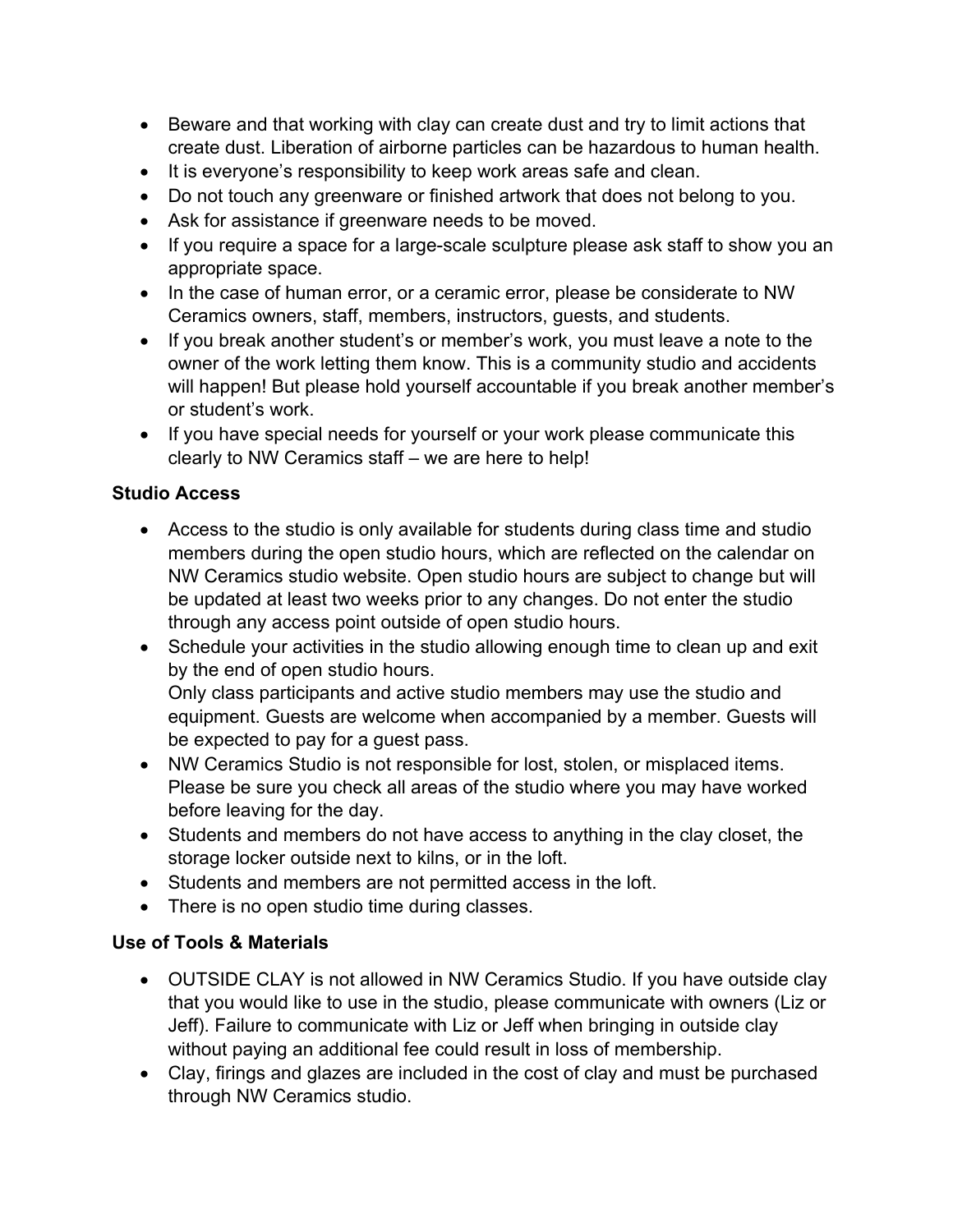- Members are required to have personal tool kits. You may bring your own tool kit or purchase one from the studio. It must include: 1 bucket, 1 wooden rib, 1 wire cutting tool, 1 needle tool, 1 double end loop trimming tool, 1 wooden modeling tool, 1 large loop trimming tool, 1 metal rib, and 1 small circle sponge.
- Aprons are recommended and can be brought from home or purchased from the studio.
- Do not remove tools, materials or equipment that belong to the studio.

### **Handling of Clay and Glaze Materials**

- Beware of and limit any studio actions that create dust (i.e. Don't shake out plastic bags. Again, liberation of airborne particles is hazardous to human health.)
- Always use a wet sponge to clean up clay dust.
- Never sand indoors or without a respirator.
- Do not touch slip inside the slip bucket.
- Dry glaze materials are off limits to members and students.
- Working with dry materials must be authorized, and when working with dry materials, a respirator with a P100 filter is required.
- When working with wet glazes and stains, rubber gloves are recommended as some colorant can be absorbed through the skin. Rubber gloves and goggles are provided in the glazing area and are open for members and students to use.

# **Firing Procedures**

- Never open and/or unload any kilns without owners (Liz or Jeff) present.
- Be aware of kilns and avoid walking near or around them as they could be firing.
- There is no schedule for firings. Firings will be based on the quantity of work which is ready to fire.
- Glazed pots with glaze on the bottom, cracking glaze, or not enough glaze clearance will not be fired and will be left on glaze cart with a note on what needs to be done to get your piece fired.
- Studio staff will throw out work not removed from the bisque ware carts and shelves quarterly. Please watch for emails and signs announcing the throw-out dates.

#### **Glazing and clean-up in glaze area**

- Students and members are expected to understand glazing from previous experience or classes. If students are not able to glaze on their own, a glazing class will be recommended.
- Do not eat in glaze area. Do not eat or drink glaze.
- When applying stain and sponging it off it is wise to wear rubber gloves. Some stains may be absorbed through the skin and the amount of colorant in stains is a